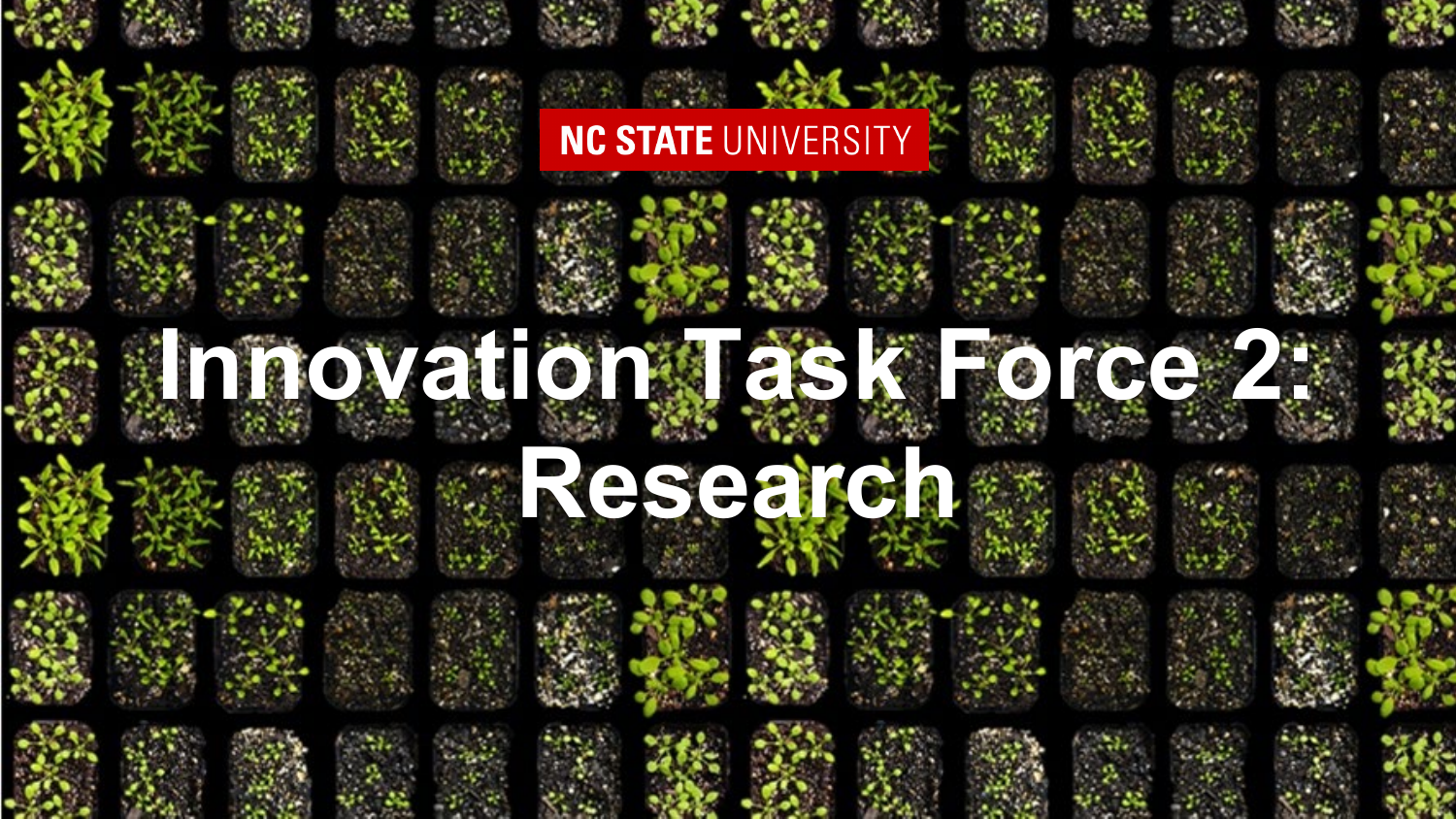## **Working Timeline**

- Identifying topics (June 3, 10, 17)
- Developing findings and recommendations (June 24, July 1, 8, 15)
- Writing and review (July 22, 29)
- Report due (Aug 2)